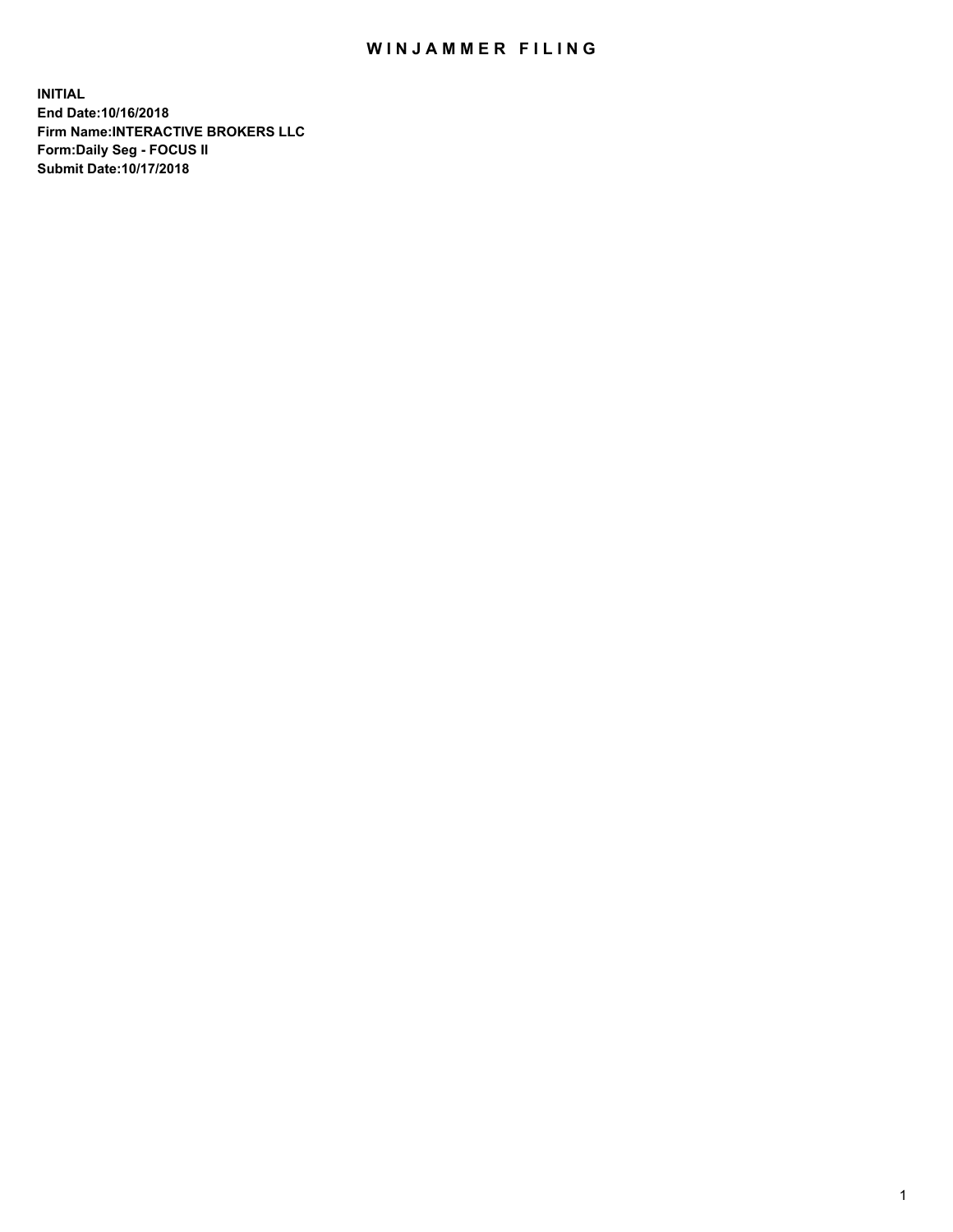**INITIAL End Date:10/16/2018 Firm Name:INTERACTIVE BROKERS LLC Form:Daily Seg - FOCUS II Submit Date:10/17/2018 Daily Segregation - Cover Page**

| Name of Company                                                                                                                                                                                                                                                                                                                | <b>INTERACTIVE BROKERS LLC</b>                                                                  |
|--------------------------------------------------------------------------------------------------------------------------------------------------------------------------------------------------------------------------------------------------------------------------------------------------------------------------------|-------------------------------------------------------------------------------------------------|
| <b>Contact Name</b>                                                                                                                                                                                                                                                                                                            | James Menicucci                                                                                 |
| <b>Contact Phone Number</b>                                                                                                                                                                                                                                                                                                    | 203-618-8085                                                                                    |
| <b>Contact Email Address</b>                                                                                                                                                                                                                                                                                                   | jmenicucci@interactivebrokers.c<br>om                                                           |
| FCM's Customer Segregated Funds Residual Interest Target (choose one):<br>a. Minimum dollar amount: ; or<br>b. Minimum percentage of customer segregated funds required:%; or<br>c. Dollar amount range between: and; or<br>d. Percentage range of customer segregated funds required between:% and%.                          | $\overline{\mathbf{0}}$<br>$\overline{\mathbf{0}}$<br>155,000,000 245,000,000<br>0 <sub>0</sub> |
| FCM's Customer Secured Amount Funds Residual Interest Target (choose one):<br>a. Minimum dollar amount: ; or<br>b. Minimum percentage of customer secured funds required:% ; or<br>c. Dollar amount range between: and; or<br>d. Percentage range of customer secured funds required between:% and%.                           | $\overline{\mathbf{0}}$<br>$\overline{\mathbf{0}}$<br>80,000,000 120,000,000<br>0 <sub>0</sub>  |
| FCM's Cleared Swaps Customer Collateral Residual Interest Target (choose one):<br>a. Minimum dollar amount: ; or<br>b. Minimum percentage of cleared swaps customer collateral required:% ; or<br>c. Dollar amount range between: and; or<br>d. Percentage range of cleared swaps customer collateral required between:% and%. | $\overline{\mathbf{0}}$<br>$\underline{\mathbf{0}}$<br>0 <sub>0</sub><br>0 <sub>0</sub>         |

Attach supporting documents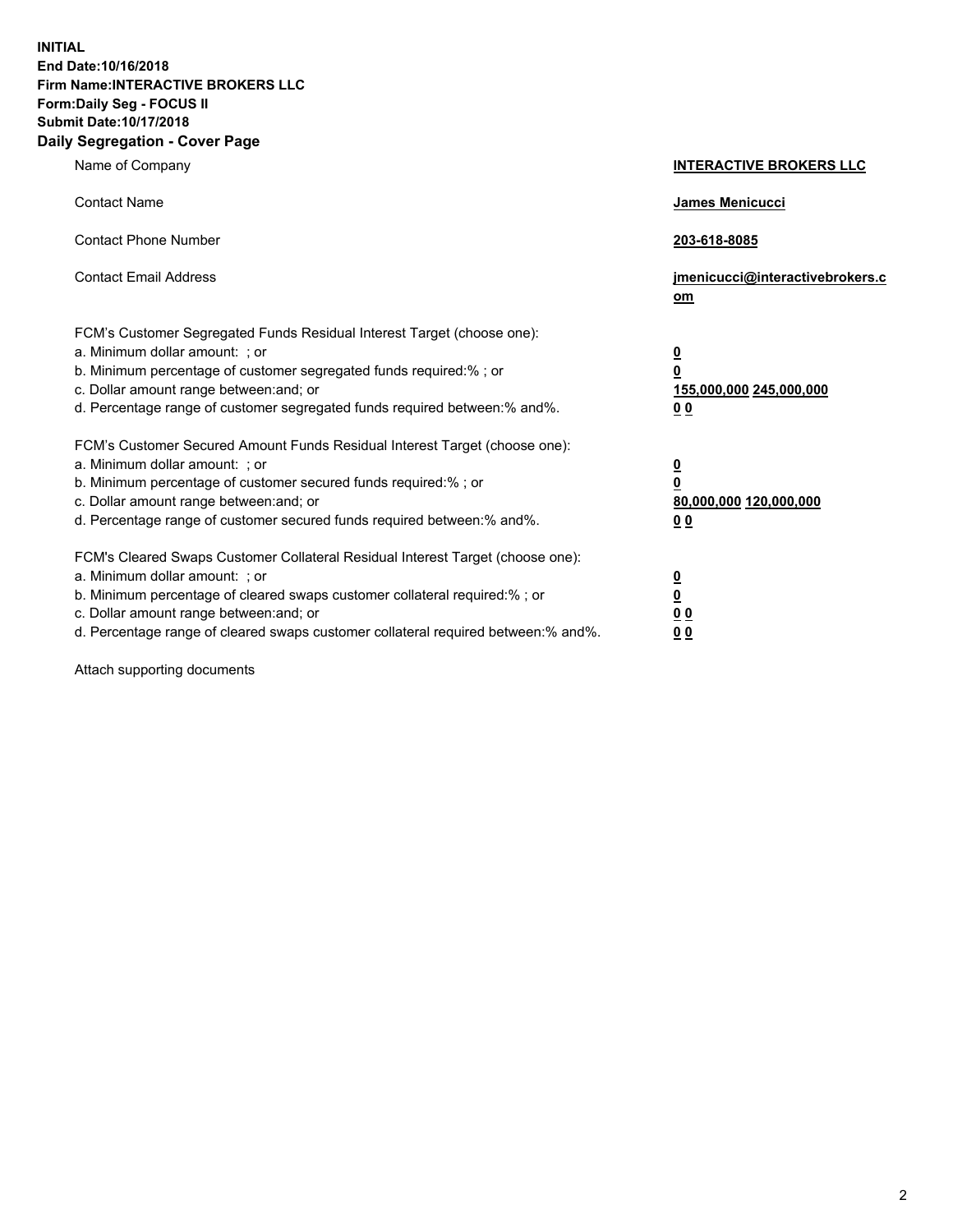## **INITIAL End Date:10/16/2018 Firm Name:INTERACTIVE BROKERS LLC Form:Daily Seg - FOCUS II Submit Date:10/17/2018 Daily Segregation - Secured Amounts**

|     | Dally Segregation - Secured Amounts                                                                  |                                   |
|-----|------------------------------------------------------------------------------------------------------|-----------------------------------|
|     | Foreign Futures and Foreign Options Secured Amounts                                                  |                                   |
|     | Amount required to be set aside pursuant to law, rule or regulation of a foreign                     | $0$ [7305]                        |
|     | government or a rule of a self-regulatory organization authorized thereunder                         |                                   |
| 1.  | Net ledger balance - Foreign Futures and Foreign Option Trading - All Customers                      |                                   |
|     | A. Cash                                                                                              | 449,143,323 [7315]                |
|     | B. Securities (at market)                                                                            | $0$ [7317]                        |
| 2.  | Net unrealized profit (loss) in open futures contracts traded on a foreign board of trade            | $-5,624,343$ [7325]               |
| 3.  | Exchange traded options                                                                              |                                   |
|     | a. Market value of open option contracts purchased on a foreign board of trade                       | 378,130 [7335]                    |
|     | b. Market value of open contracts granted (sold) on a foreign board of trade                         | $-28,944$ [7337]                  |
| 4.  | Net equity (deficit) (add lines 1.2. and 3.)                                                         | 443,868,166 [7345]                |
| 5.  | Account liquidating to a deficit and account with a debit balances - gross amount                    | 7,628 [7351]                      |
|     | Less: amount offset by customer owned securities                                                     | 0 [7352] 7,628 [7354]             |
| 6.  | Amount required to be set aside as the secured amount - Net Liquidating Equity                       | 443,875,794 [7355]                |
|     | Method (add lines 4 and 5)                                                                           |                                   |
| 7.  | Greater of amount required to be set aside pursuant to foreign jurisdiction (above) or line          | 443,875,794 [7360]                |
|     | 6.                                                                                                   |                                   |
|     | FUNDS DEPOSITED IN SEPARATE REGULATION 30.7 ACCOUNTS                                                 |                                   |
| 1.  | Cash in banks                                                                                        |                                   |
|     | A. Banks located in the United States                                                                | 66,411,617 [7500]                 |
|     | B. Other banks qualified under Regulation 30.7                                                       | 0 [7520] 66,411,617 [7530]        |
| 2.  | Securities                                                                                           |                                   |
|     | A. In safekeeping with banks located in the United States                                            | 397,815,425 [7540]                |
|     | B. In safekeeping with other banks qualified under Regulation 30.7                                   | 0 [7560] 397,815,425 [7570]       |
| 3.  | Equities with registered futures commission merchants                                                |                                   |
|     | A. Cash                                                                                              | $0$ [7580]                        |
|     | <b>B.</b> Securities                                                                                 | $0$ [7590]                        |
|     | C. Unrealized gain (loss) on open futures contracts                                                  | $0$ [7600]                        |
|     | D. Value of long option contracts                                                                    | $0$ [7610]                        |
|     | E. Value of short option contracts                                                                   | 0 [7615] 0 [7620]                 |
| 4.  | Amounts held by clearing organizations of foreign boards of trade                                    |                                   |
|     | A. Cash                                                                                              |                                   |
|     | <b>B.</b> Securities                                                                                 | $0$ [7640]                        |
|     |                                                                                                      | $0$ [7650]                        |
|     | C. Amount due to (from) clearing organization - daily variation<br>D. Value of long option contracts | $0$ [7660]                        |
|     |                                                                                                      | $0$ [7670]                        |
|     | E. Value of short option contracts                                                                   | 0 [7675] 0 [7680]                 |
| 5.  | Amounts held by members of foreign boards of trade                                                   |                                   |
|     | A. Cash                                                                                              | 99,491,098 [7700]                 |
|     | <b>B.</b> Securities                                                                                 | $0$ [7710]                        |
|     | C. Unrealized gain (loss) on open futures contracts                                                  | 10,972,095 [7720]                 |
|     | D. Value of long option contracts                                                                    | 378,130 [7730]                    |
|     | E. Value of short option contracts                                                                   | -28,944 [7735] 110,812,379 [7740] |
| 6.  | Amounts with other depositories designated by a foreign board of trade                               | $0$ [7760]                        |
| 7.  | Segregated funds on hand                                                                             | $0$ [7765]                        |
| 8.  | Total funds in separate section 30.7 accounts                                                        | 575,039,421 [7770]                |
| 9.  | Excess (deficiency) Set Aside for Secured Amount (subtract line 7 Secured Statement                  | 131,163,627 [7380]                |
|     | Page 1 from Line 8)                                                                                  |                                   |
| 10. | Management Target Amount for Excess funds in separate section 30.7 accounts                          | 80,000,000 [7780]                 |
| 11. | Excess (deficiency) funds in separate 30.7 accounts over (under) Management Target                   | 51,163,627 [7785]                 |
|     |                                                                                                      |                                   |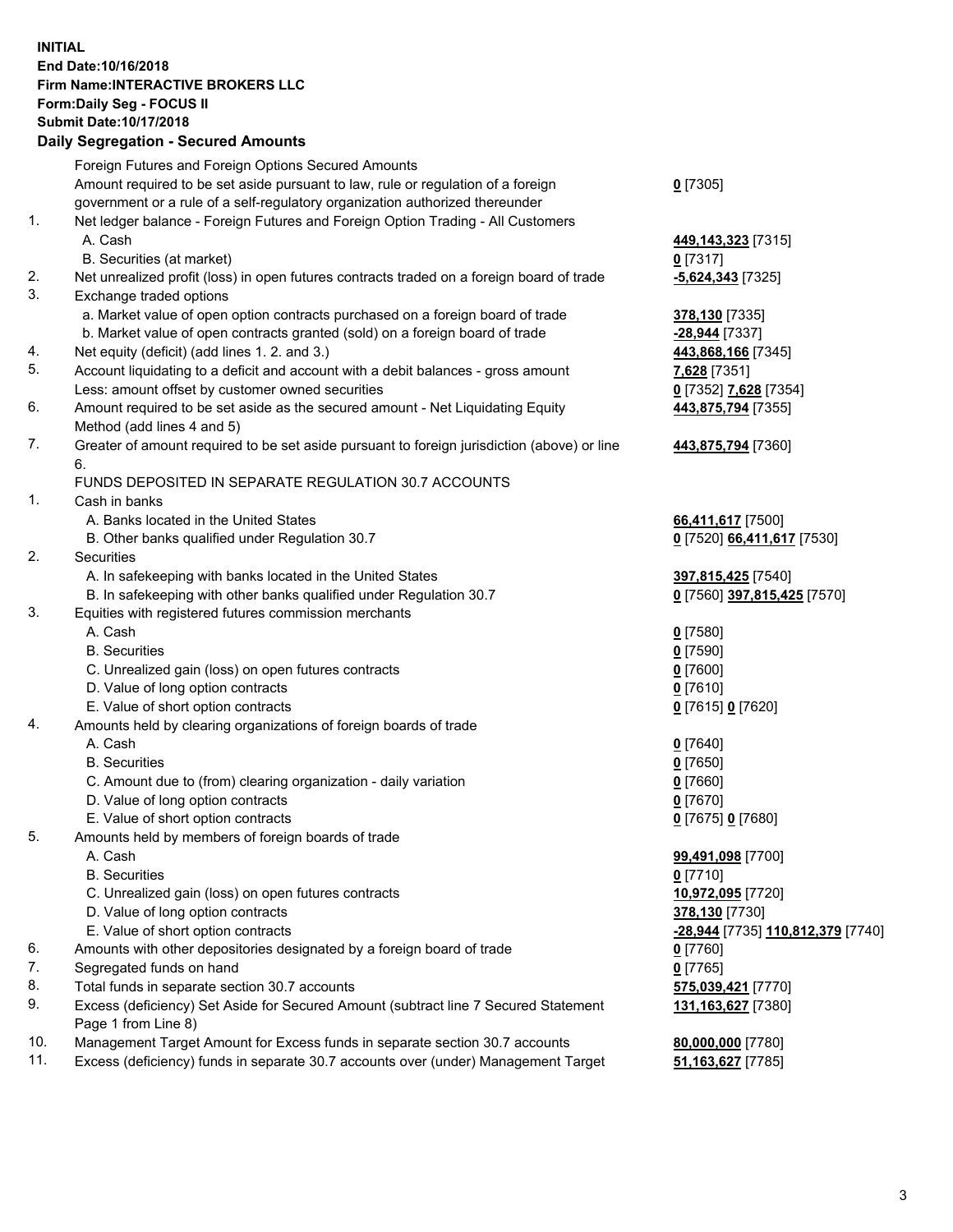**INITIAL End Date:10/16/2018 Firm Name:INTERACTIVE BROKERS LLC Form:Daily Seg - FOCUS II Submit Date:10/17/2018 Daily Segregation - Segregation Statement** SEGREGATION REQUIREMENTS(Section 4d(2) of the CEAct) 1. Net ledger balance A. Cash **4,205,210,309** [7010] B. Securities (at market) **0** [7020] 2. Net unrealized profit (loss) in open futures contracts traded on a contract market **39,249,997** [7030] 3. Exchange traded options A. Add market value of open option contracts purchased on a contract market **459,123,720** [7032] B. Deduct market value of open option contracts granted (sold) on a contract market **-492,759,725** [7033] 4. Net equity (deficit) (add lines 1, 2 and 3) **4,210,824,301** [7040] 5. Accounts liquidating to a deficit and accounts with debit balances - gross amount **184,448** [7045] Less: amount offset by customer securities **0** [7047] **184,448** [7050] 6. Amount required to be segregated (add lines 4 and 5) **4,211,008,749** [7060] FUNDS IN SEGREGATED ACCOUNTS 7. Deposited in segregated funds bank accounts A. Cash **715,409,389** [7070] B. Securities representing investments of customers' funds (at market) **2,350,207,455** [7080] C. Securities held for particular customers or option customers in lieu of cash (at market) **0** [7090] 8. Margins on deposit with derivatives clearing organizations of contract markets A. Cash **2,421,593** [7100] B. Securities representing investments of customers' funds (at market) **1,362,482,322** [7110] C. Securities held for particular customers or option customers in lieu of cash (at market) **0** [7120] 9. Net settlement from (to) derivatives clearing organizations of contract markets **13,008,916** [7130] 10. Exchange traded options A. Value of open long option contracts **459,014,573** [7132] B. Value of open short option contracts **-492,659,319** [7133] 11. Net equities with other FCMs A. Net liquidating equity **0** [7140] B. Securities representing investments of customers' funds (at market) **0** [7160] C. Securities held for particular customers or option customers in lieu of cash (at market) **0** [7170] 12. Segregated funds on hand **0** [7150] 13. Total amount in segregation (add lines 7 through 12) **4,409,884,929** [7180] 14. Excess (deficiency) funds in segregation (subtract line 6 from line 13) **198,876,180** [7190] 15. Management Target Amount for Excess funds in segregation **155,000,000** [7194]

16. Excess (deficiency) funds in segregation over (under) Management Target Amount Excess

**43,876,180** [7198]